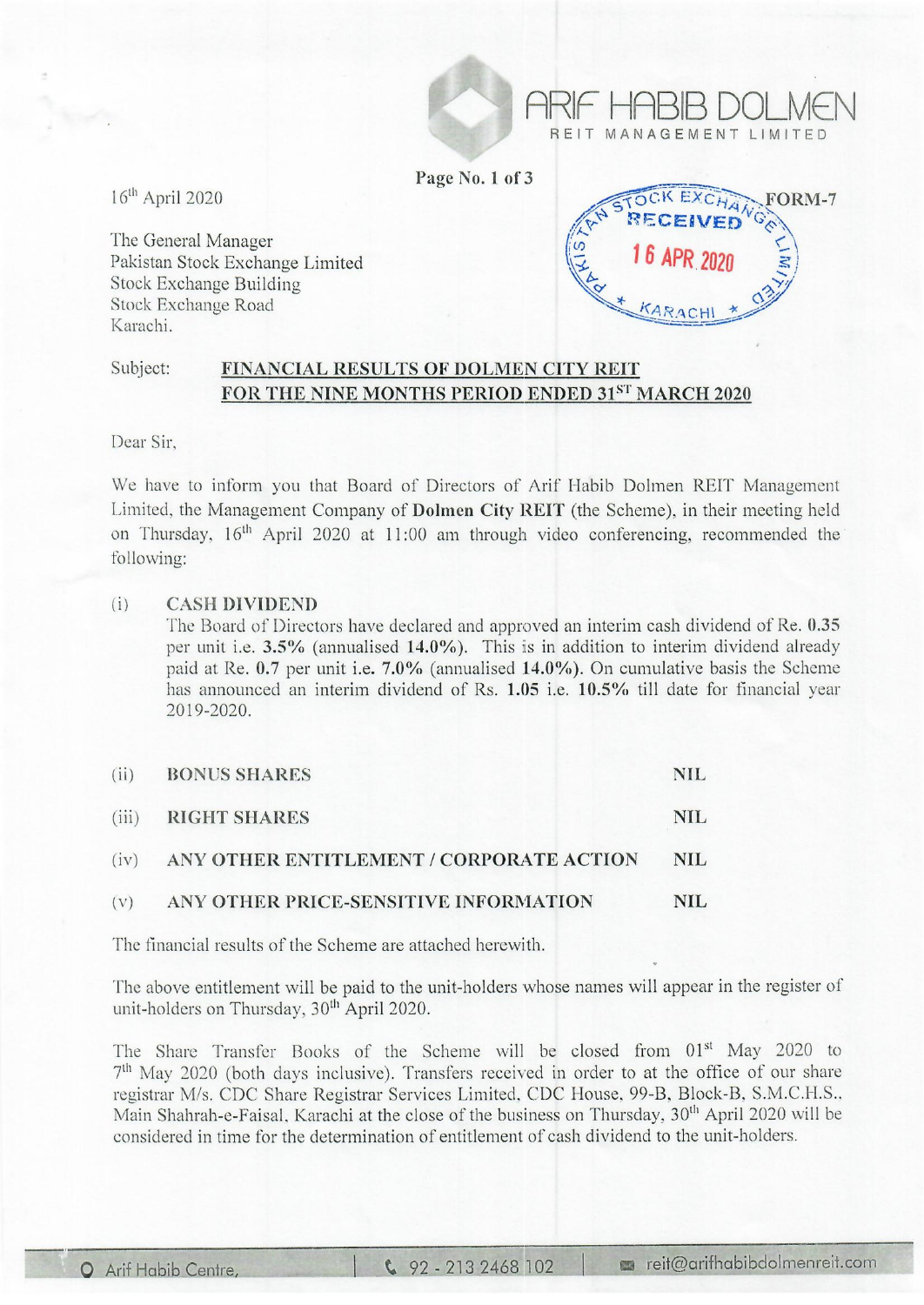

## **Page No.2 of 3**

You may please also inform the TRE Certificate Holders of the Exchange accordingly.

The quarterly report of the Scheme as of and for the period ended 31<sup>st</sup> March 2020 will be transmitted through PUCARS, within specified time.

Yours' faithfully,

EIT M Zohaib Yaqoob NRI CFO & Company Secretary